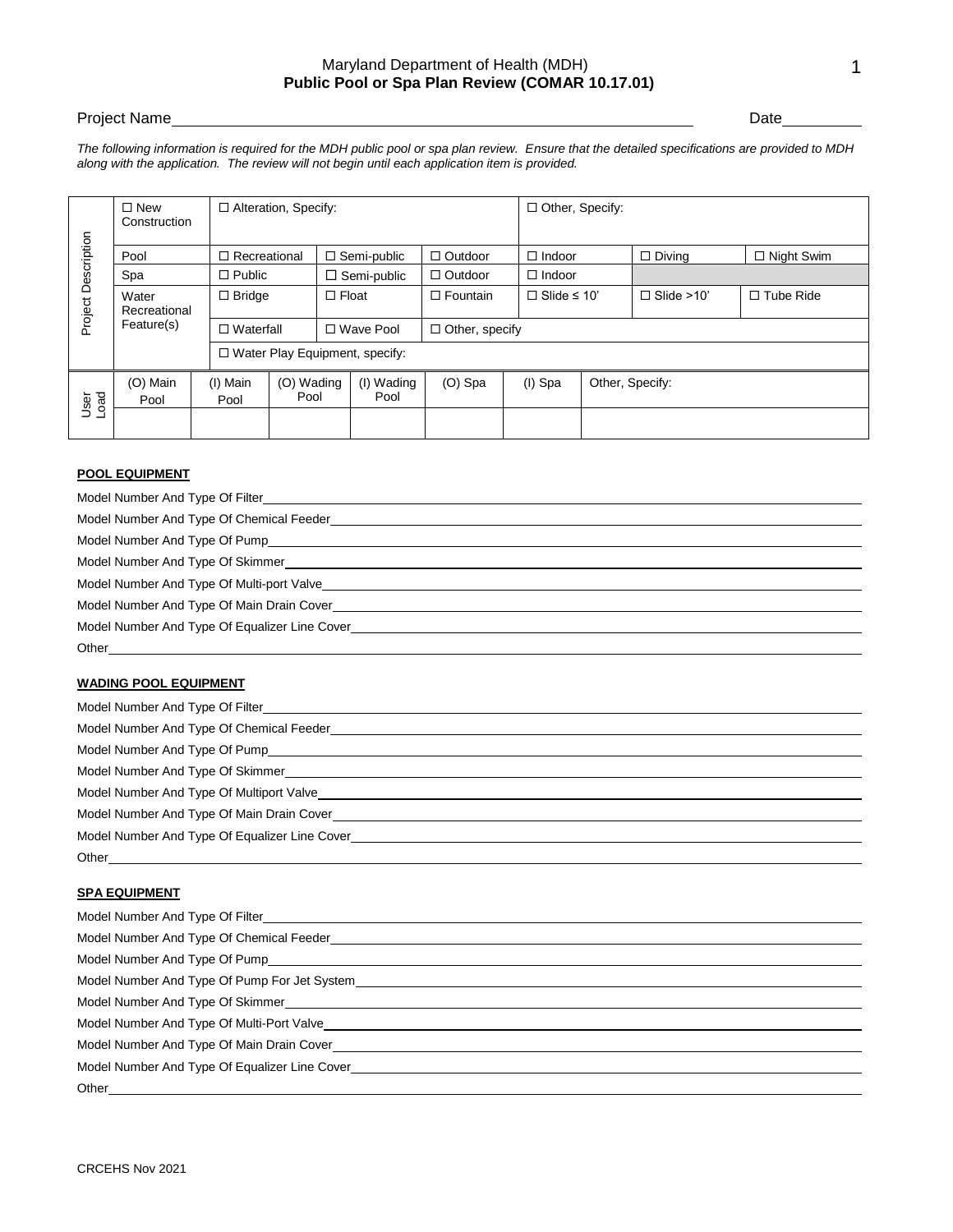*The following information is required for the MDH public pool or spa plan review. Ensure that the detailed specifications are provided to MDH along with the application. The review will not begin until each application item is provided.*

## **10.17.01.13 STANDARD FOR RECREATIONAL AND SEMIPUBLIC POOLS**  $\Box$  Not Applicable

- C. The floor slope in the shallow area not > 1 foot in 12 feet in any direction to the point of the first slope change, if a slope change exists.
- C. The slope of the floor from the point of the first slope change to the deep area shall not exceed 1 foot in 3 feet.
- Rest ledges are not less than 4 feet below the water surface and are at least 4 inches wide and no more than 8 inches wide.
- C. Floors of wading pools shall be uniform and sloped to drain with a maximum slope of 1 foot in 12 feet.
- C. In pools where the water depth exceeds 6 feet 4 inches a wide contrasting color band extending from the waterline tile, down the wall, across the floor, and up the opposing wall to the waterline shall be located at 5 feet of water depth.

Comment

- C. Pool has a minimum of one return inlet per 300 square feet of pool surface area, or fraction thereof.
- C. A suction outlet 12 inch x 12 inch or larger, shall not exceed a maximum flow rate of 1.5 feet per second.
- C. At least one surface skimmer for each 500 square feet, or fraction thereof of the water surface area.
- When a perimeter-type surface skimming system is used as the sole surface skimming system, it extends around 50% of the pool.
- C. When perimeter surface skimming systems are used, they are connected to the circulation system with a system surge capacity of not less than 1 gallon for each square foot of pool surface.

Comment

- C. The hydraulic capacity of the overflow system is capable of handling one hundred percent of the circulation flow.
- C. No direct connection between the end of the backwash line and the disposal system. An appropriate airgap shall be provided.

**Comment** Entry/Exits

- C. The pool has at least two means of entry/exit located so as to serve both ends of the pool.
- C. If pool is over 30 feet in width both sides of the deep area of the pool shall have entries/exits provided.
- Comment

#### Pool Stairs **Not Applicable**

- C. Treads shall have a minimum width of 24 inches at the leading edge. Stairs have a minimum unobstructed horizontal depth of ten inches and a minimum unobstructed surface area of two hundred forty square inches.
- C. Risers at the centerline of the treads have a maximum uniform height of 12 inches, with the bottom riser height allowed to vary to the floor.
- C. The leading edge of handrails facilitating stairs and pool entry/exit is no more than 18 inches back from the vertical face of the bottom riser.
- C. The outside diameter of handrails shall be a minimum of 1-1/4 inches and maximum of 1-7/8 inches in diameter.

## Comment

## Pool Ladders **Not Applicable**

C. Ladders have two handholds or two handrails.

- C. The ladder tread edge, measured from the pool wall side of the tread, and the pool wall are not more than 6 inches nor less than 3 inches.
- C. The distance between ladder handrails is a minimum of seventeen inches and a maximum of twenty-four inches.
- C. The uniform height between ladder treads is a minimum of seven inches and maximum of 12 inches.
- C. Ladder treads shall have a minimum horizontal uniform depth of 2 inches.

Comment

#### Recessed Treads **Not Applicable**

- C. The uniform height between recessed treads is a minimum of seven inches and maximum of 12 inches.
- C. The vertical distance between the pool coping edge, deck, or step surface and the uppermost recessed tread is a maximum of 12 inches.
- C. Recessed treads have a minimum depth of five inches and minimum width of 12 inches.
- Recessed treads drain into the pool to prevent the accumulation of dirt.
- C. A set of handrails/grab rails/handholds is provided for each set of recessed treads.

Comment

#### Swim Outs **Not Applicable**

- C. Swim outs are designed to be located completely outside of the perimeter shape of the pool.
- C. The horizontal surface shall be 20 inches maximum below water line.
- C. Swim outs shall have a minimum width of 24 inches and a minimum unobstructed horizontal depth of 10 inches.
- The leading edge of the swim out shall be visibly set apart.

Comment

#### **Underwater Seats And Benches □ Not Applicable**

- C. Underwater seats and benches shall be located completely inside of the perimeter shape of the pool.
- C. The horizontal surface shall be 20 inches maximum below water line.
- C. An unobstructed surface shall be provided that has a minimum width of 24 inches and a minimum unobstructed horizontal depth of 10 inches.

C. The leading edge shall be visibly set apart.

Comment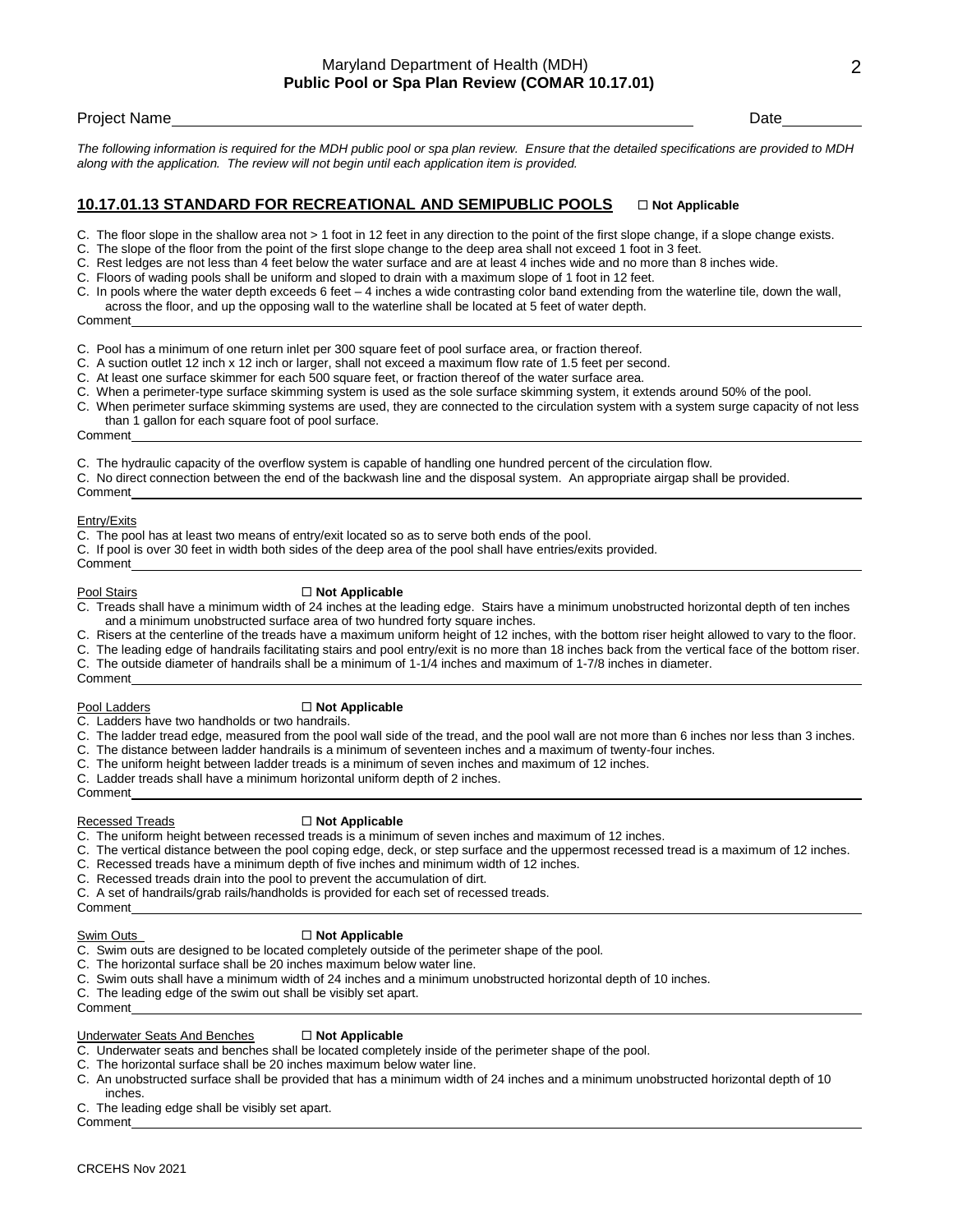## Project Name Date Date of the United States of the United States of the United States of the Date Date of the U

*The following information is required for the MDH public pool or spa plan review. Ensure that the detailed specifications are provided to MDH along with the application. The review will not begin until each application item is provided.*

Depth Markers

- C. Depth markers are located at or above the waterline on the vertical pool wall and on the top of the coping or edge of the deck.
- C. Depth markers installed at intermediate increments of water depth not to exceed 2 feet, not spaced at distances greater than 25 feet
- intervals.
- C. Depth markers are 4 inch minimum height.

C. Pools depths of 5 feet or less shall display the "NO DIVING" symbol.

Comment

## **10.17.01.28 SUCTION ENTRAPMENT PREVENTION Not Applicable**

C.(1) Main drain line is connected to a minimum of two main drain outlets that are:

- $C.(1)(a)$  Not isolated by a valve or other means;
- C.(1)(b) Spaced at least 3 feet from edge to edge; and

C.(1)(c) Hydraulically balanced.

C.(2) Or an unblockable drain

D. A drain cover is securely attached and in compliance with ANSI main drains and equalizer lines.

E.(1) Skimmer is connected to equalization line, main drain line, vent, or another skimmer that cannot be isolated by a valve or other means. E.(2) Skimmer lid is vented.

H.(1) A suction outlet is provided with a cover that has been tested and approved by a nationally recognized testing laboratory and complies with ANSI/ASME A112.10.8M-1987.

H.(2) A drain that is not at least 12 x 12 inches in area is provided with an anti-vortex cover.

H.(6) The maximum velocity in the design of the drain piping does not exceed 6 feet per second when 100% of the circulation system design flow is drawn through the drain piping of any single drain.

H.(7)(c) The lines and equipment shall be labeled or color coded for ready identification, and

H.(7)(d) The on/off switch for circulation pumps shall be clearly identified and labeled.

H.(8) Check valves in the suction line to pumps are removed.

Comment

## 10.17.01.25 CIRCULATION SYSTEMS  $\Box$  Not Applicable

Recreational Pool, Semipublic Pool Or Public Spa

A.(1) A pressure gauge on the filter or on the influent side of the filter piping.

A.(2) A pressure gauge on the effluent side of the filter piping.

- A.(3) A vacuum or compound gauge on the influent side of a pump.
- A.(4) A flow meter that:

A.(4)(a) Indicates the rate of flow through the circulation system,

- A.(4)(b) Has a permanent scale readable in gallons per minute,
- A.(4)(c) Is accurate to within ten percent of the actual flow, and
- A.(4)(d) Reads in the range encompassing the minimum and maximum flow rate.
- A.(5) A thermometer on the return line to a pool or spa if the circulation system includes a heating system.

A.(6) A manually operated air release valve on a pressure filter or a separation tank, or both.

C. Head loss calculations, including the following:

- C.(1) Piping head loss, found by using the Hazen-Williams formula
- C.(2) Equipment head loss, including filters, valves, heaters, and other circulation equipment, based on the manufacturer's specifications for the equipment at the design flow rate, and filter pressure differential with the filter in a clean and in a dirty condition
- C.(3) Elevation of pump suction and discharge in relation to the pool or spa water surface level
- C.(4) Determination of the total dynamic head of the circulation system for use in pump selection.
- Comment

#### Surface To Bottom Flow Ratio

D.(1)(a) Skimmer pool piping for surface outlets is designed to accommodate 80 % of flow

D.(1)(b) Skimmer pool piping for bottom outlets is designed to accommodate 20% of flow

D.(2) Gutter pool a flow design of 50 % from the surface outlets and 50% from bottom outlets

E.(1) Pools do not exceed the filter design capacity

F.(1) Recreational pools, semipublic pools, or public spas can not be interconnected with a spa or wading pool except during filling.

F.(2) Can not be interconnected with a spray pool Comment

# Flow Rates

B.(2) The flow through a circulation system is maintained between the minimum turnover rate and the design capacity of the filter system and associated piping

- B.(1)(a) Swimming And Diving Pools Minimum Turnover Rate = Volume Of Pool In Gallons/480 Minutes
- B.(1)(b) Water Recreational Attractions/Therapy Pools Minimum Turnover Rate = Volume Of Pool In Gallons/360 Minutes
- B.(1)(c) Pools for wading have a minimum turnover rate equal to the greater of:
- B.(1)(c)(i) Volume of pool in gallons/120 Minutes; or
- B.(1)(c)(ii) The minimum flow required for the skimmer system and main drains to operate according to manufacturer's specifications
- B.(1)(d) Spas Minimum Turnover Rate = Volume Of Spa/30 Minutes
- $B(3)(a)$  LPUP Residential in-ground = 12 hour turnover rate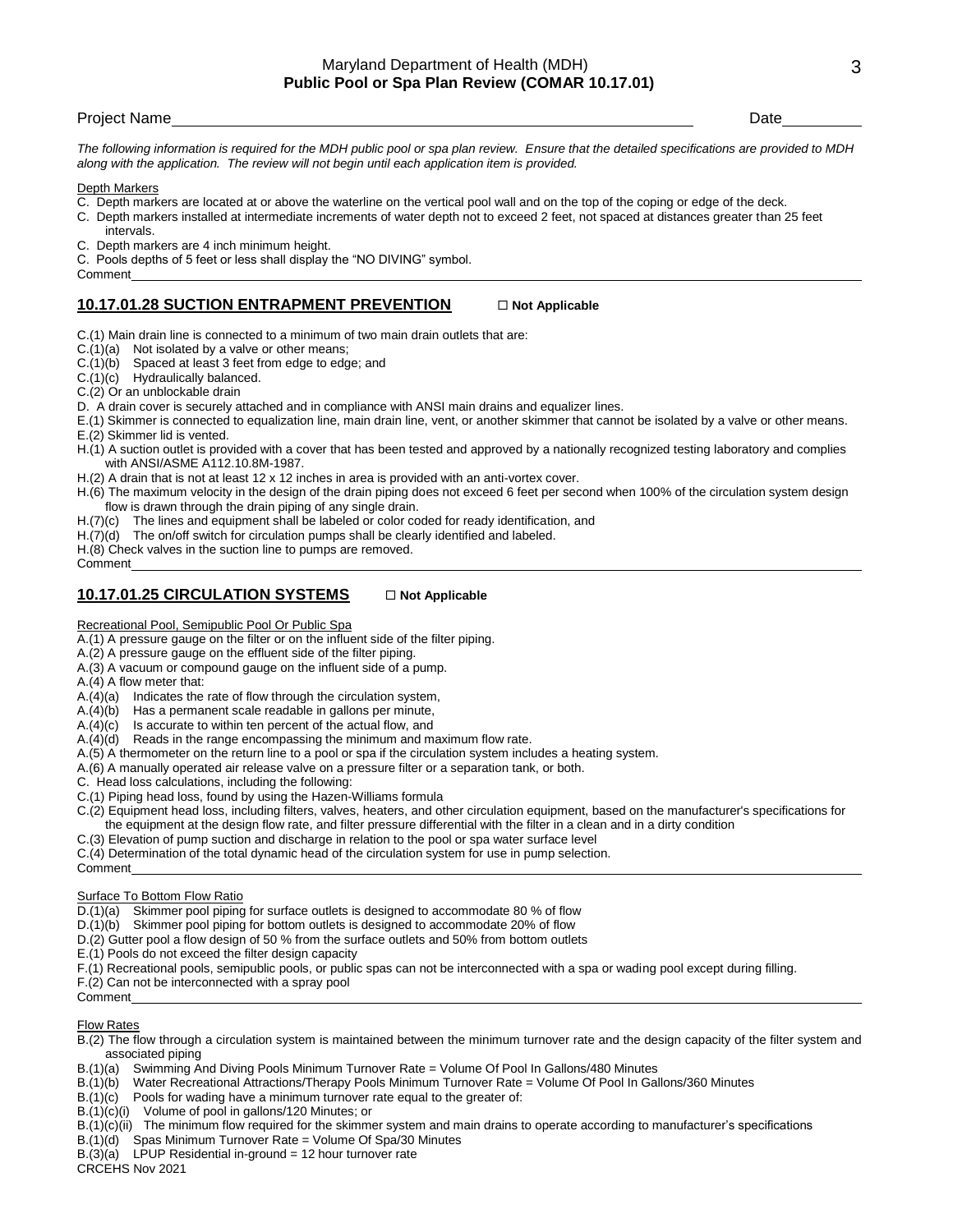*The following information is required for the MDH public pool or spa plan review. Ensure that the detailed specifications are provided to MDH along with the application. The review will not begin until each application item is provided.*

B.(3)(b) LPUP Aboveground/on-ground residential = 12 hour turnover rate Comment

## **10.17.01.26 CIRCULATION SYSTEM COMPONENTS Not Applicable**

A. Skimmers, pumps, filters, multi-port valves, adjustable output rate chemical feeders, flow through chemical feeders, chemical process equipment, chlorine generators, ion generators, and other pool and spa equipment must be NSF approved. C.(1) Chemical feeder is capable of providing the minimum required disinfectant residual to the pool.

Vacuum Systems

E.(2) Four or fewer skimmers may use skimmer outlet pipes for vacuum purposes.

- E.(3) Four or more skimmers shall ensure a vacuum system is provide that is separate from the skimmer or gutter system.
- E.(4)(a) Vacuum fitting is located approximately 1 foot below the water surface.
- E.(4)(b) Vacuum fittings are provided with flush removable caps.

**Comment** 

Comment

## **10.17.01.23 EQUIPMENT ROOMS Not Applicable**

B.(1) Weather tight construction to prevent the entrance of precipitation.

- B.(2) Adequate floor area for safe access to all equipment.
- B.(3) A minimum ceiling height of 7 feet 6 inches.

B.(4) A waterproof floor that drains to a floor drain.

B.(5) A lockable entrance door.

B.(6) A minimum of 20 foot candles of artificial illumination.

B.(7) Ventilation sized at 2 cubic feet per minute per square foot of floor area that has:

B.(7)(a) Mechanical exhaust ventilation if chemicals are used or stored in the equipment room; or

B.(7)(b) Natural or mechanical exhaust ventilation if chemicals are not used or stored in the equipment room.

B.(8) Adequate make up air to replace the air exhausted by the ventilation system.

B.(9) A hose bibb with an atmospheric vacuum breaker.

B.(10) A water-resistant data sheet that is posted in a conspicuous place for each pool or spa and that includes:

B.(10)(a) Volume of water, B.(10)(e) Length of water perimeter,

B.(10)(b) Minimum turnover rate,<br>B.(10)(f) Maximum bather load, and<br>B.(10)(g) Operating instructions for v  $B(10)(g)$  Operating instructions for valves and equipment

- B.(10)(d) Water surface area,
- Comment

## **10.17.01.13 STANDARD FOR RECREATIONAL AND SEMIPUBLIC POOLS (HEATERS)**  $\Box$  Not Applicable

C. Gas heaters comply with the requirements of ANSI-Z21.56 gas fired pool heaters.

C. Electrical heaters comply with the requirements of UL 1261, standard for electric waters for pools and tubs.

C. Heat pumps comply with UL 1995 standard for heating/cooling equipment specifications and are accepted by a recognized testing facility. Comment

## **10.17.01.38 EQUIPMENT INSTALLATION AND OPERATING INSTRUCTIONS**  $\Box$  **Not Applicable**

C. Valves, controls, and piping are permanently numbered, labeled, or color-coded to identify their purpose or function

D. Operating instructions referring to the name, label, or color code of the valves, controls, and piping and are posted in the equipment room in a water resistant cover.

Comment

## **10.17.01.31 FILTER BACKWASH WATER DRAINAGE DISPOSAL Not Applicable**

A.(1) Backwash complies with COMAR 09.20.01, local sanitary coded, and discharge requirements of COMAR 26.08.01 – 26.08.04. Comment

## **10.17.01.29 CHEMICAL STORAGE AREA** □ Not Applicable

A. Protected against the weather, excess heat, and moisture.

B.(1) Lockable door which can be opened from the inside.

B.(2) Ventilation that is sized at 2 CFM per square foot and exhausts to the open air.

B.(3) 20 foot candles of illumination.

B.(4) Storage for chemicals in accordance with the material safety data sheet.

Comment

4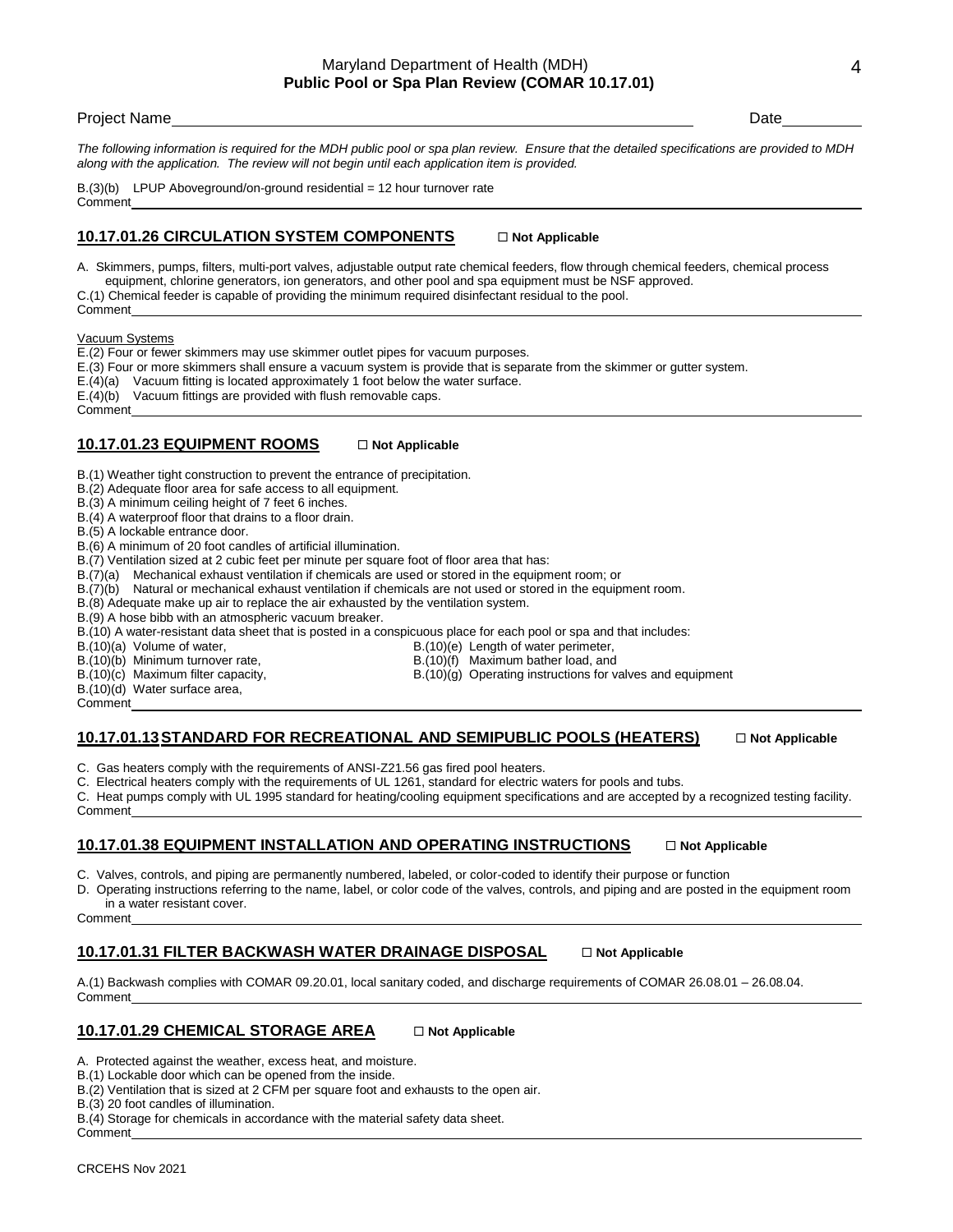## Maryland Department of Health (MDH) **Public Pool or Spa Plan Review (COMAR 10.17.01)**

#### Project Name Date Date of the Contract of the Contract of the Contract of the Date Date Date Date

*The following information is required for the MDH public pool or spa plan review. Ensure that the detailed specifications are provided to MDH along with the application. The review will not begin until each application item is provided.*

## **10.17.01.49CHEMICAL HANDLING AND STORAGE Not Applicable**

A. A material safety data sheet for a potentially hazardous chemical is available to the operator. Comment

## **<u>10.17.01.13 STANDARD FOR RECREATIONAL AND SEMIPUBLIC POOLS (DECKS)</u> □ Not Applicable**

C. Step risers for the deck are uniform and have minimum height of 3-3/4 inches and a maximum height of 7-1/2 inches. A handrail is

provided for stairs having three or more risers. The minimum tread distance from front to back shall be 11 inches.

The deck or unobstructed access shall be provided at a minimum of 65% of the pool perimeter to meet the requirement of the 10/20 rule. Comment

## **10.17.01.22 DECKS** □ Not Applicable

Recreational Or Semipublic **□ Not Applicable** 

A.(1)(a) Completely surrounds the pool.

A.(1)(b) Is continuous with a minimum unobstructed width of 4 feet and an average width of 6 feet.

A.(1)(c) Is in conformance with American National Standard For Public Swimming Pools (ANSI/NSPI-1 2003),

## Comment

#### Spa □ Not Applicable

A.(2) A deck at a public spa is in conformance with American National Standard For Public Spas (ANSI/NSPI-2, 1999). Comment

#### General

A.(3) The slope of a deck is away from a pool or spa, toward points of disposal, and not less than 1/4 inch/ foot, nor greater than 1/2 inch/ foot.

A.(4) The deck has drainage to deck drains or other points of disposal.

A.(5) The deck's surface is slip-resistant or non-skid.

A.(6) An expansion joint between the coping and deck is sealed with a durable, watertight sealant.

A.(7) A brick, stone, aggregate, or similar deck surface has a sub-deck in the required deck area.

A.(8) A wood deck has a gravel and plastic ground barrier or a concrete sub-deck in the required deck area.

A.(9) The deck does not trap dirt or support or harbor algae.

C. No light poles, structural supports, decorative fountains, waterfalls, and other obstacles or obstructions within 4 feet of a pool or within the required deck area of a spa.

D. An anchor for a fixture used to support a backstroke flag, volleyball net, or similar recreational equipment is fitted with a cap or plug that is flush with the deck when the anchor is not in use.

Comment

## **10.17.01.31 DECK DRAINAGE DISPOSAL Not Applicable**

A.(2) deck drainage in compliance with COMAR 09.20.01 and local sanitary code requirement. Comment

## **10.17.01.32 ILLUMINATION OF WATER, DECK, AND WALKWAY Not Applicable**

Indoor or pool used during nighttime is provided with:

A. Even illumination of the water, deck, and walkways.

B.(1) A combination of underwater lighting and deck lighting where underwater is at least 0.5 watts per square foot of water surface area and deck lighting yields at least 0.6 watts per square foot of required deck area or at least 15 foot candles; or

B.(2) Over head lighting yielding at least 2 watts per square fool of required deck area or at least 20 foot candles of light that is directed on the deck and the water surface so that the entire pool or spa bottom is clearly visible.

D. Walkway lighting yielding at least 15 foot candles of light.

Comment

## 10.17.01.21 BARRIERS **DINOTAL BARRIERS**

A.(1) Recreational pool barrier is at least 72 inches above grade.  $\square$  **Not Applicable** Comment

Barriers

A.(2) Vertical clearance between grade and bottom of the barrier is 4 inches or less.

A.(3) A sphere 4 inches in diameter can not pass through an opening in barrier or gate.

A.(4) Fence pickets separation is 4 inches or less .

A.(5) Barrier is not easily climbable.

A.(6) If horizontal members are less that 45 inches apart: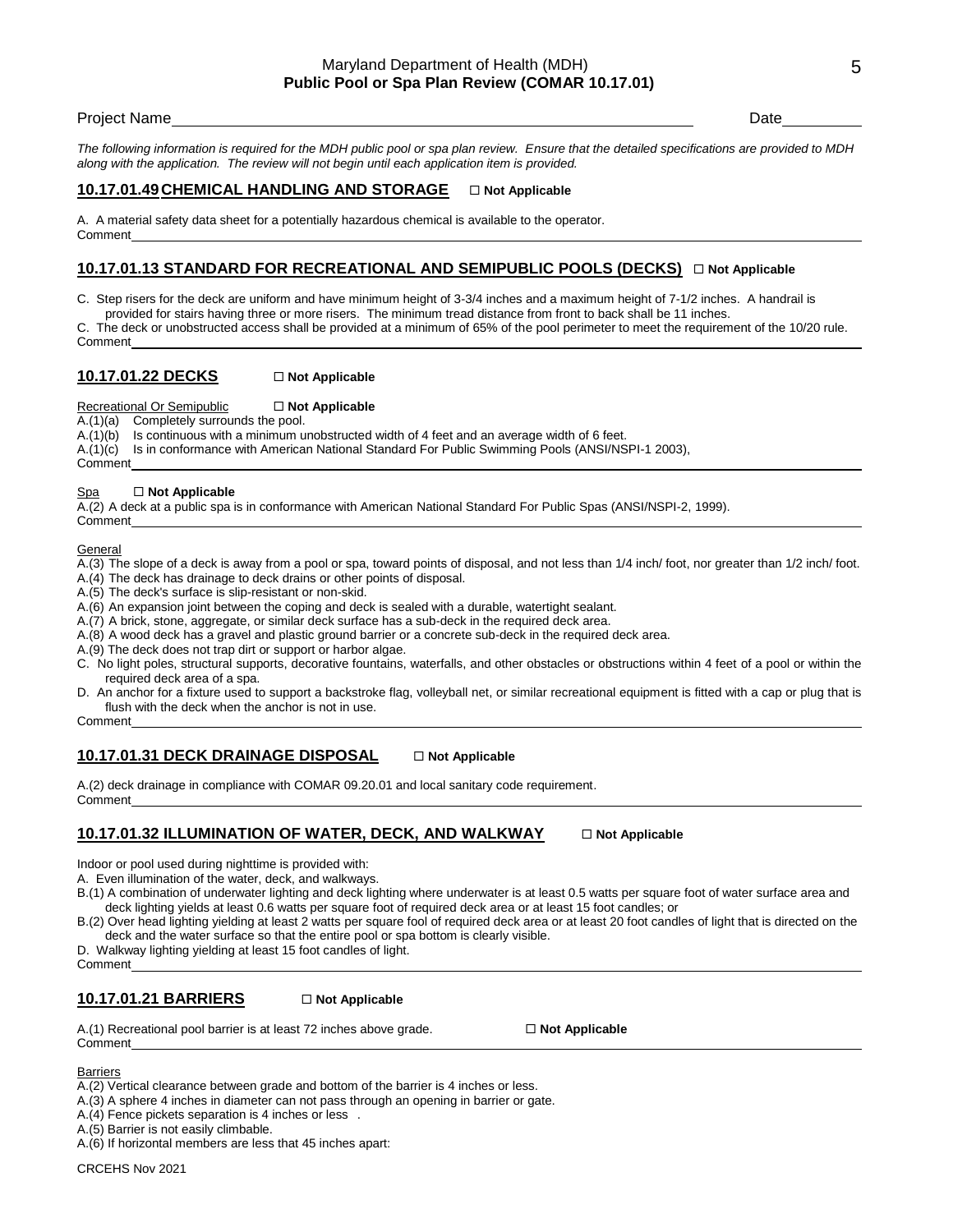*The following information is required for the MDH public pool or spa plan review. Ensure that the detailed specifications are provided to MDH along with the application. The review will not begin until each application item is provided.*

A.(6)(a) Vertical openings 1 ¾ in width or less, A.(6)(b) Horizontal members are on the inside of barrier. A.(7) Decorative cutouts are 1 ¾ inches in width or less. A.(8) Chain link mesh size is 2 ¼ inches or less. A.(10) The barrier access gate: A.(10)(a) Is located toward shallow end A.(10)(d) Opens away from pool A.(10)(b) Latch is at least 54 inches from grade  $A.(10)(e)$  Minimum width of 4 feet A.(10)(c) Is lockable A.(10)(f) Is handicapped accessible. Comment

A.(11) Doors and windows that open into the pool area enclosed by the barrier have locks. Comment

#### Semipublic  $\Box$  **Not Applicable**

B.(1) Is at least 60 inches. B.(2) Has a gate self-closing and self-latching. B.(3) Complies with .21.A(2) –(11). Comment

## **Wading □ Not Applicable**

D. Is separated from a pool or spa by a barrier.

D.(1) Is at least 36 inches.

D.(2) Vertical clearance between grade and bottom of the barrier is 2 inches or less.

D.(3) A sphere 4 inches in diameter can not pass through an opening in barrier or gate.

D.(4) Has an entrance gate with latch.

Comment

### 10.17.01.33 VENTILATION OF AN INDOOR RECREATIONALPOOL, SEMIPUBLIC POOL, OR PUBLIC SPA<sup>I</sup>Not Applicable

A. A ventilation system exhausts 1 ½ CFM of air per square foot of enclosed area or is capable of dehumidifying the re-circulated air from the enclosed area.

B. Make-up air equal to the volume of exhausted air or as required in the ventilation system specifications. Comment

#### **10.17.01.34 PLUMBING** □ Not Applicable

- A. Water supply system in compliance with COMAR 26.04.01, 26.04.03, and 24.04.04; COMAR 09.20.01; and local plumbing code requirements.
- B. Sewage disposal system in compliance with COMAR 26.04.02 and 26.04.03; COMAR 09.20.01; and local plumbing code requirements.
- C. Drinking fountains at least one for every 5,000 square feet of water surface area.
- D. Hose bibs equipped with atmospheric vacuum breakers:
- D.(1) On the deck at 150 feet intervals.
- D.(2) In the equipment room, and
- D.(3) In both men's and women's bathhouse.
- E. Fill spout if installed must be within 10 inches of a ladder or handrail or in front of a lifeguard stand, braced, flexible cover on the tip of the fill spout and an air gap that is two times the diameter of the fill spout.

# Comment

## **10.17.01.35 TOILET, HAND SINK, AND SHOWER FACILITIES Not Applicable**

A. Bathhouse facility within 100 feet of entrance gate if living quarters or buildings are more that 500 feet from pool entrance. Comment

### Fixtures

- A. 1 water closet combination, lavatory, and urinal for the first 100 male users and 1 additional water closet, lavatory, and urinal for each additional 200 male users.
- A. 2 water closets and lavatories for the first 100 female users and 1 additional water closet and lavatory for each addition 100 female users.

A. A minimum of 2 showerheads shall be provided for the first 100 users of each sex. One additional showerhead for each sex shall be added for each additional 50 male or female users.

- A. Soap dispenser is provided at each lavatory and shatter-resistant mirror
- A. Toilet paper holders provided at each water closet.
- A. Sanitary napkin and tampon dispensers are in toilet and/or shower areas designated for female users.
- A. Baby changing tables shall be provided in all restrooms.

A.(4) At least 50% of the required showers located within a bathhouse.

Comment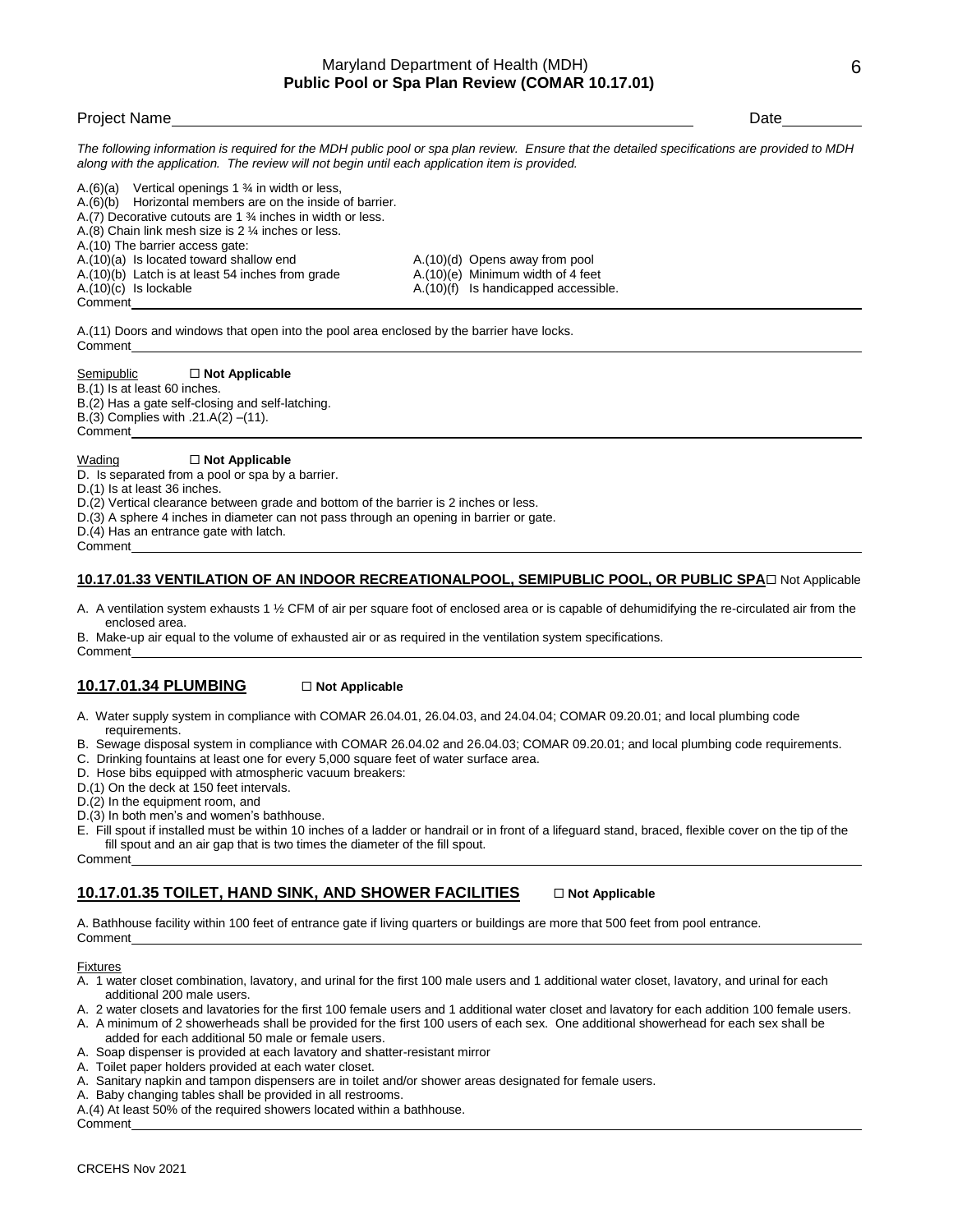## Maryland Department of Health (MDH) **Public Pool or Spa Plan Review (COMAR 10.17.01)**

#### Project Name Date Date of the Contract of the Contract of the Contract of the Date Date Date Date

*The following information is required for the MDH public pool or spa plan review. Ensure that the detailed specifications are provided to MDH along with the application. The review will not begin until each application item is provided.*

#### **10.17.01.36 ANTISCALD PROTECTION FOR SHOWERS Not Applicable**

Each shower has an approved pressure balanced anti-scald device limiting delivered water temperature to below 115 degrees Fahrenheit. Comment

## **10.17.01.37 ACCOMMODATIONS FOR DISABLED INDIVIDUALS Not Applicable**

In compliance with all applicable federal, state, and local codes governing facilities for disabled individuals, including COMAR 05.02.02 Comment

## 10.17.01.40 PUBLIC POOL AND SAFETY **Discript In Applicable**

First Aid And Lifesaving Equipment

#### Recreational Pool

A.(1)(c) Disposable medical grade examination gloves A.(1)(c) Disposable medical grade examination gloves A.(1)(b) Face mask for CPR A.(1)(d) Blood borne pathogen control kit A.(1)(e) Backboard designed for medical emergency use that is equipped with straps and head immobilizer A.(1)(f) Light, strong rescue pole not less than 10 feet long A.(1)(g) Rescue tube designed for lifesaving for each required lifeguard Comment

#### Public Spa

- A.(2) First aid kit A.(2) Disposable medical grade examination gloves A.(2) Face mask for CPR A.(2) Blood borne pathogen control kit A.(2) Except at a semipublic spa, a backboard designed for medical emergency use that is equipped with straps and head immobilizer Comment Semipublic Spa A.(3) First aid kit A.(3) Disposable medical grade examination gloves<br>A.(3) Pace mask for CPR A.(3) Blood borne pathogen control kit A.(3) Blood borne pathogen control kit Comment Semipublic Pool A.(4)(a) Light, strong rescue pole not less than 10 feet long.
- A.(4)(a) Ring buoy or similar approved floatation device with an attached throwing rope measuring 50 feet in length or 1 ½ times the width of the pool, whichever is longer. Comment

# **Telephone**

B. Is available within the pool enclosure.

B.(1) Can directly reach a 911 emergency service without the use of a coin and without connection to an internal switchboard.

- B.(2)(a) Posted with the names and phone numbers of the nearest available police, fire, and ambulance or rescue unit or 911 or with any numbers necessary to reach directly a 911 emergency service center.
- B.(3) Posted with the name and location of the pool facility.

**Comment** 

#### Lifeguard Chair

- C.(1) Recreational pool equipped with lifeguard chair that complies with ANSI Public Swimming Pools.
- C.(2) Deck-level chair on deck in shallow water area instead of elevated lifeguard chair.

#### **Safety Signs**

Comment

F.(2) Spa safety sign is posted in a permanent location adjacent to the spa in compliance with ANSI which includes the user load.

- F.(4) Chemical warning sign is posted at the entrance door to a chemical storage area: **"CAUTION! CHEMICAL STORAGE"**
- F.(5) Chemical vat, feeder, pump, and line is labeled to identify the chemical in use.
- F.(6) Chlorine gas warning sign posted at gas feed room and storage area, "DANGER-CHLORINE GAS"
- F.(7) Other warning, health advisory, and safety signs are posted if necessary to protect the public health and safety, for example, **"DANGER! NO DIVING IN SHALLOW WATER"**
- F.(8) Semipublic pool or public spa that does not have a lifeguard on duty has a conspicuous sign posted adjacent to entrances to the pool that reads, **"WARNING; NO LIFEGUARD ON DUTY. DO NOT SWIM ALONE. CHILDREN UNDER 15 SHOULD NOT USE THE POOL OR SPA WITHOUT ADULT SUPERVISION."**

# F.(9) House rules are posted at the entrance to a pool.

Comment

# **10.17.01.47 TEST KITS**  $\Box$  Not Applicable

CRCEHS Nov 2021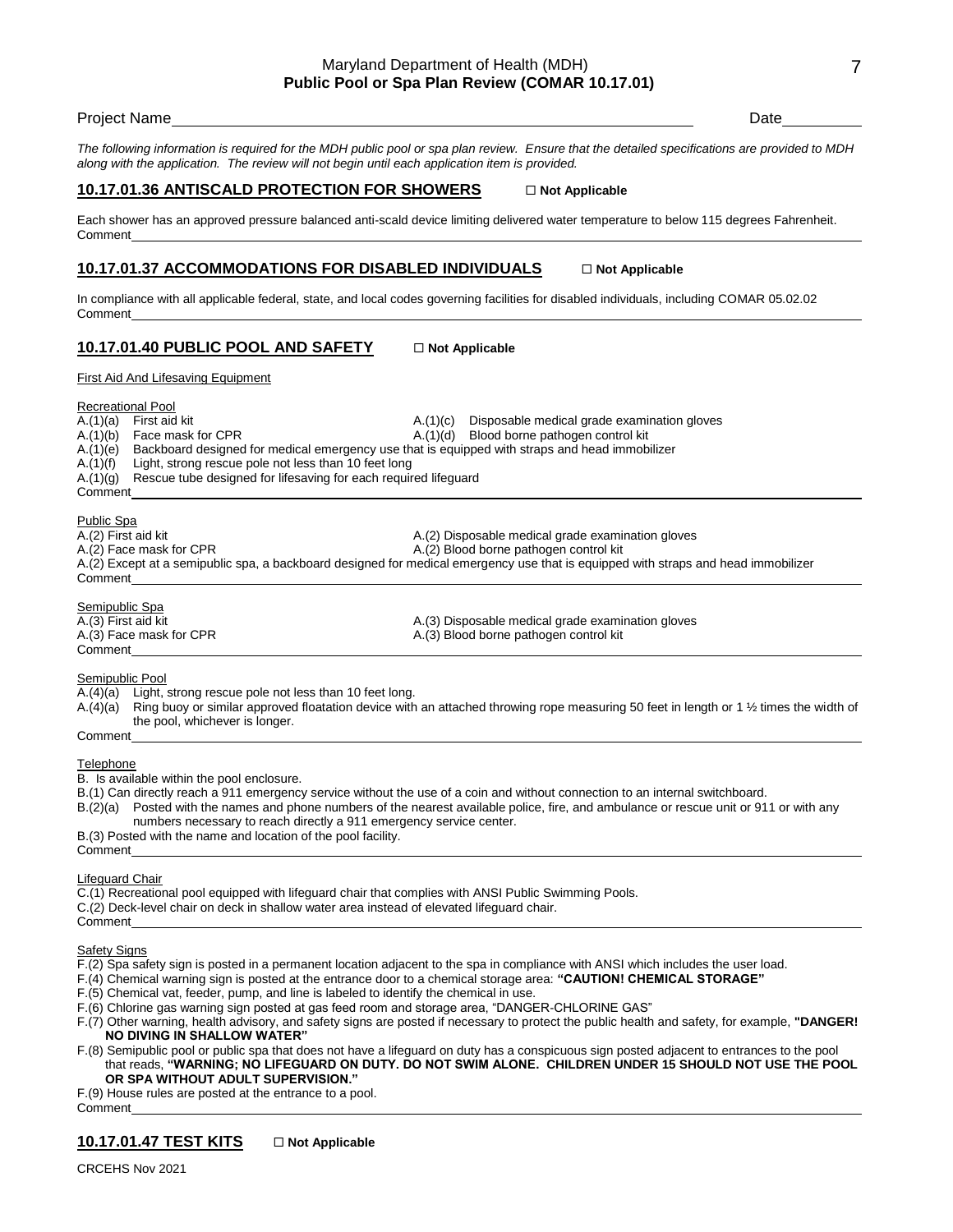*The following information is required for the MDH public pool or spa plan review. Ensure that the detailed specifications are provided to MDH along with the application. The review will not begin until each application item is provided.*

A.(1)(a) DPD reagent test for measuring free and combined chlorine or total bromine with an indicator range form 0.0 to 10.0 ppm or with procedures for a dilution test to achieve reading up to 10.0 ppm

A.(1) Test kit for ozone, copper, PHMB, or hydrogen peroxide  $\square$  Not Applicable

A.(2) Phenol red test kit to measure ph with an indicator range from 7.0 to 8.0 or ph meter.

A.(3) Test kit capable of measuring alkalinity

A.(4) Test kit capable of measuring and calcium hardness

A.(5) Cyanuric acid test kit with an indicator range from 0 to 100 ppm if cyanuric acid used.

Comment

## 10.17.01.14 STANDARDS FOR PUBLIC SPAS **DRAFILM** Not Applicable

A. The maximum water depth is 4 feet measured from the waterline except for spas that are designed for special purposes

A. Multi-level seating may be provided, but the maximum water depth of a seat/sitting bench is 28 inches measured from the waterline

A. The disconnect switch labeled and accessible, located within sight of the spa and at least 5 feet horizontal from the inside walls of the spa

A. Spa use safety sign is posted in a prominent location adjacent to the entrance of the spa

B.(1) A swim spa has clearly identified controls for the swim jets

B.(2) A shut-off switch for the swim jets that is accessible from within the swim spa

C.(1) Spa hydroject circulation system is not connected to a spa filtration system

C.(2) Spa hydrojet circulation system has a shut-off switch

Comment

## 10.17.01.27 DIVING AREA AND EQUIPMENT  $\Box$  Not Applicable

A. Competitive aquatic events as defined in ANSI must meet ANSI standard 4.4.3

B.(1) Pools built after February 1997 must comply COMAR 10.17.01.27.B.1

- C. Pools built before 1997 must comply with sections 5.6 5.7.7 of ANSI
- E. Diving boards in excess of 10 feet above the water line and diving platforms are in compliance with section 4.5.4 of American National Standard For Public Swimming Pools.

F. Starting blocks for non-competitive aquatic events meet COMAR10.17.01.27.F Comment

#### Unobstructed Clearance

D.(1)(a) 13 feet measured upward from the plummet

D.(1)(b) Greater than 13 feet if specified by manufacturer

D.(2)(a) 16 feet forward of the plummet

D.(2)(b) 8 feet behind the plummet

D.(2)(c) 8 feet to both sides of the plummet

D.(3) A minimum distance of 10 feet between the plummets of adjacent diving boards

Comment

**Comment** 

#### Distance from a Side Wall

D.(4)(a) 10 feet for a diving board 20 inches or less above the water line.

 $D.(4)(b)$  12 feet for a diving board greater than 20 inches above the water line.

## **10.17.01.16 STANDARDS FOR WATER RECREATIONAL ATTRACTIONS**  $\Box$  Not Applicable

- A. Is designed to eliminate or minimize safety hazards such as entrapment, concealment, slipping, abrasions, cuts, punctures, falls, trip hazards, impact injury, and drowning
- A. A water recreational attraction has a communication system for use by supervisors, watchers, and lifeguards

B. Plans for supervision, attendants, and lifeguards are submitted and include safety personnel at all potentially hazardous activity areas Comment

#### **Swimming Pool Slide □ Not Applicable**

C. Swimming pool slides comply with the requirements of the CPSC as published in the code of federal regulations, 16 CFR, Part 1207

C.(1) A swimming pool slide has attachments that firmly anchor the swimming pool slide

C.(2)(a) At the end of the slide a minimum water depth of 4 feet, or a water depth in conformance with the manufacturer's installation instructions, for a distance of 10 feet along the slide centerline

C.(2)(b) At the end of the slide a minimum water depth of 6 inches, or a water depth in conformance with the manufacturer's installation instructions, for a swimming pool slide designed to slow an individual to a near stop at the end of the slide

C.(3) A cushioned landing mat below the end of a swimming pool slide if there is a potential for impact or abrasion

C.(4) A centerline distance from the end of a slide to a wall, lifeline, transition point, centerline from another slide, or obstruction that eliminates the potential for an individual using the slide to strike a wall, lifeline, transition point, and individual using another slide, of an obstruction

C.5) A minimum side distance of 4 feet from the centerline of a slide to a wall, lifeline, transition point, or obstruction